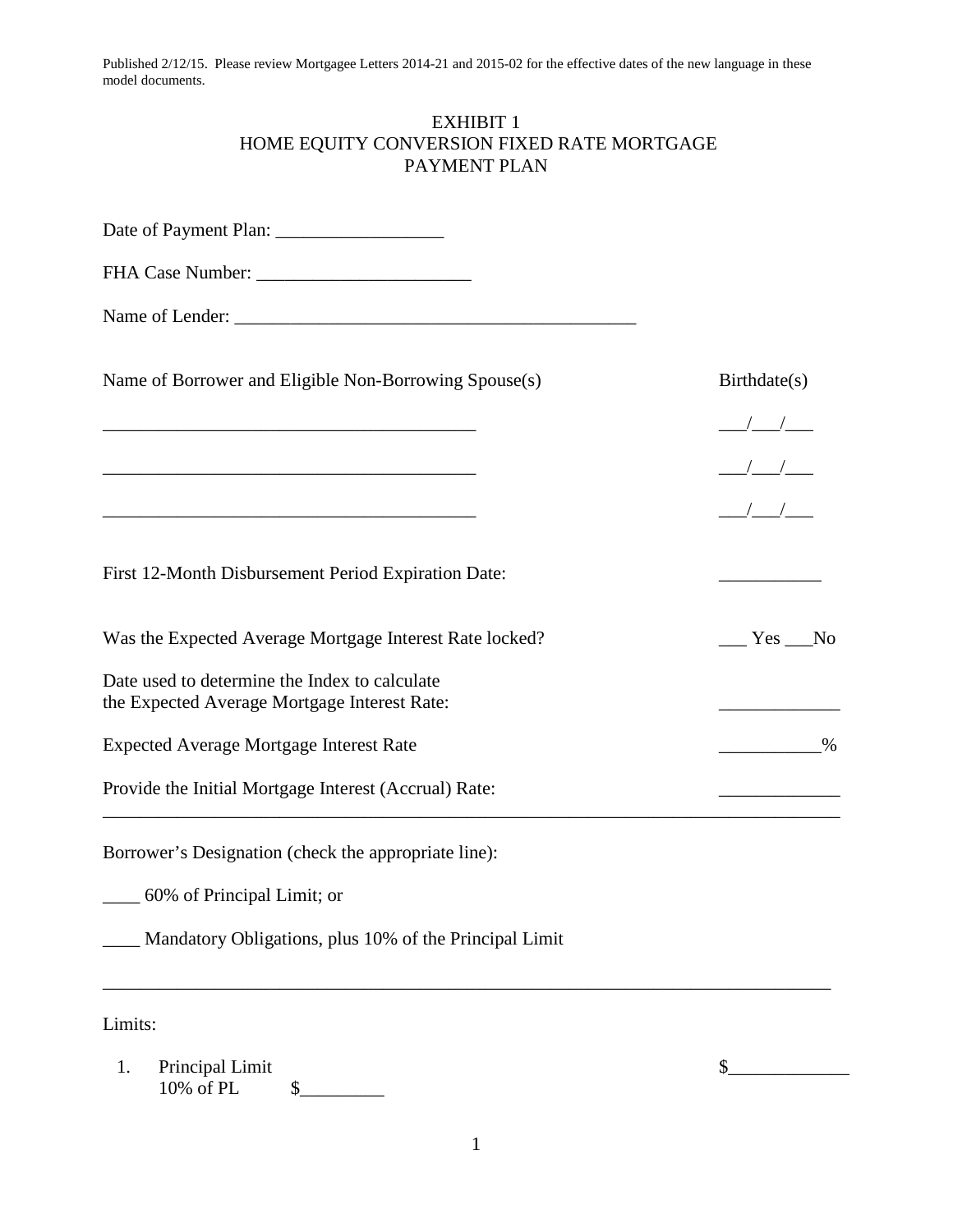|    | 50% of PL<br>\$<br>60% of PL<br>\$                                                                                                                     |               |
|----|--------------------------------------------------------------------------------------------------------------------------------------------------------|---------------|
| 2. | Additional 10% of Principal Limit Usage:                                                                                                               | \$            |
| 3. | Borrower's Advance                                                                                                                                     | \$            |
|    |                                                                                                                                                        |               |
|    | Deductions:                                                                                                                                            |               |
|    | 4. Initial MIP                                                                                                                                         | \$            |
| 5. | <b>Other Closing Costs</b>                                                                                                                             | \$            |
|    | 6. Discharge of Liens                                                                                                                                  | \$            |
| 7. | <b>Contract Sales Price</b>                                                                                                                            | \$            |
|    | 8. Repair Set Aside                                                                                                                                    | \$            |
|    | 9. First Year Life Expectancy Set<br><b>Aside Disbursements</b><br>Check One:<br><b>Required Fully-Funded</b><br><b>Voluntary Fully-Funded</b><br>None | \$            |
|    | 10. Mandatory Obligations Total (Lines 4+5+6+7+8+9)                                                                                                    | \$            |
|    | 11. Servicing Fee Set Aside                                                                                                                            | $\frac{1}{2}$ |
|    | 12. Net Life Expectancy Set Aside                                                                                                                      | \$            |
|    | 13. Loan Advance to Borrower                                                                                                                           | \$            |
|    | 14. Cash from Borrower                                                                                                                                 | $$_$          |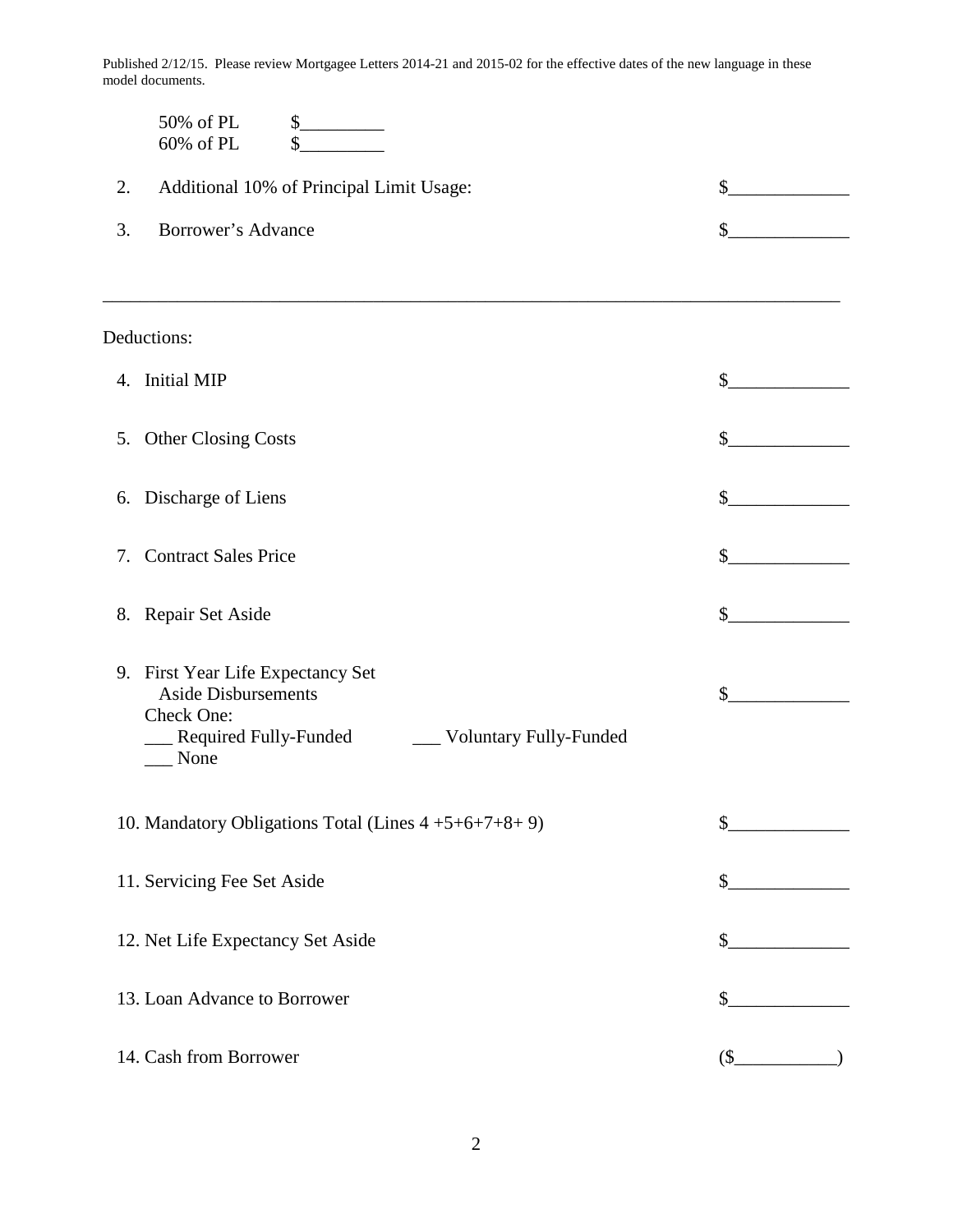| 15. Cash from Lender                                                               |                                               |     |
|------------------------------------------------------------------------------------|-----------------------------------------------|-----|
| 16. Total Deductions                                                               | [(Lines $10+11+12+13$ ) – (Lines $14 + 15$ )] | \$. |
|                                                                                    |                                               |     |
|                                                                                    |                                               |     |
|                                                                                    |                                               |     |
| Net Principal Limit (Not available to the Borrower)<br>17.<br>$(Line 1 - Line 16)$ |                                               |     |
|                                                                                    |                                               |     |

By signing below, the borrower(s) agree(s) that this document accurately describes the principal features of the current payment plan chosen by the borrower(s).

\_\_\_\_\_\_\_\_\_\_\_\_\_\_\_\_\_\_\_\_\_\_\_\_\_\_\_\_\_\_\_\_\_\_\_ \_\_\_\_\_\_\_\_\_\_

\_\_\_\_\_\_\_\_\_\_\_\_\_\_\_\_\_\_\_\_\_\_\_\_\_\_\_\_\_\_\_\_\_\_\_ \_\_\_\_\_\_\_\_\_\_

Signature Date

Signature Date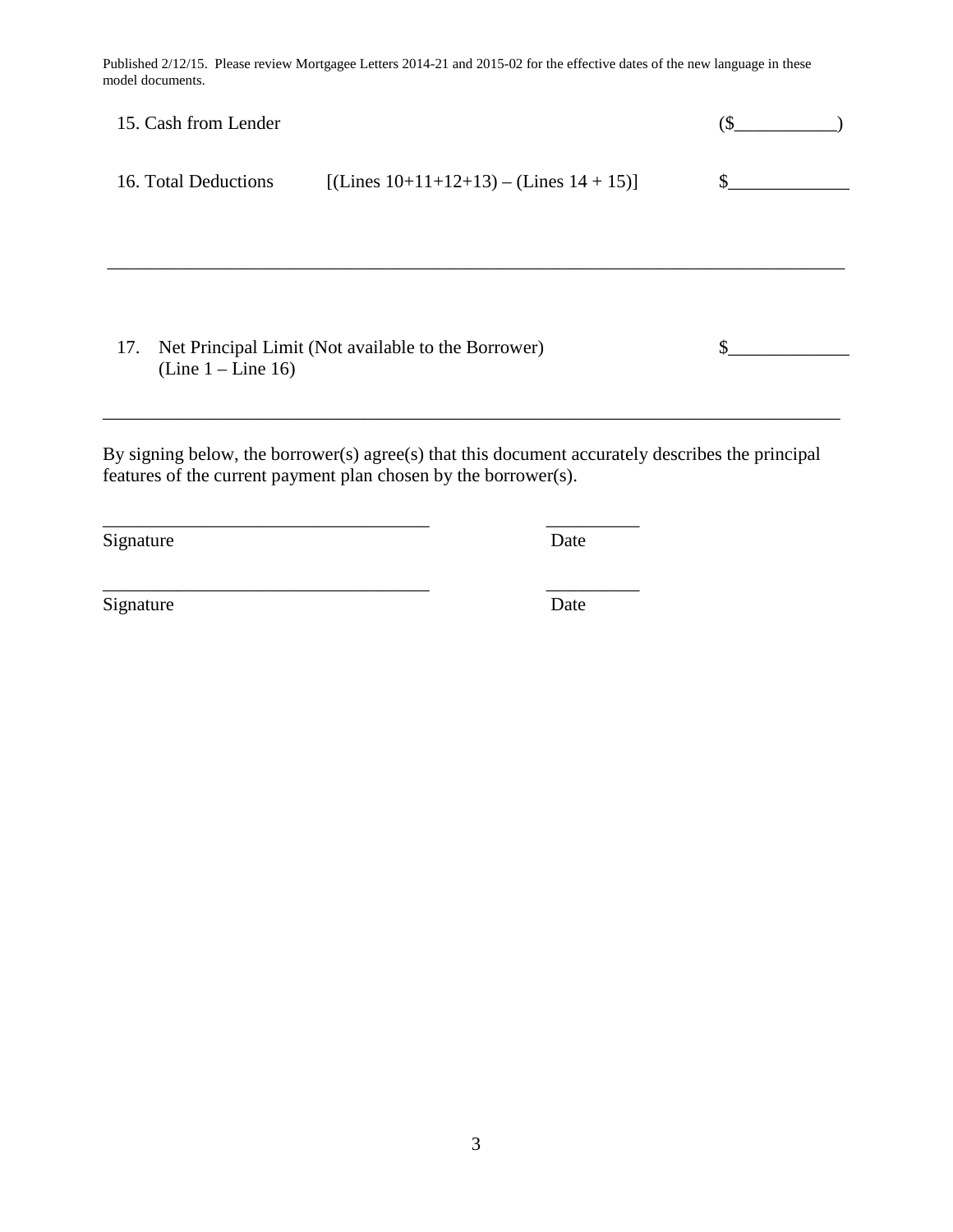## INSTRUCTIONS FOR COMPLETING THE BORROWER'S PAYMENT PLAN

\_\_\_\_\_\_\_\_\_\_\_\_\_\_\_\_\_\_\_\_\_\_\_\_\_\_\_\_\_\_\_\_\_\_\_\_\_\_\_\_\_\_\_\_\_\_\_\_\_\_\_\_\_\_\_\_\_\_\_\_\_\_\_\_\_\_\_\_\_\_\_\_\_\_\_

This form is to be completed at loan closing (closing) and must be attached to the Loan Agreement.

Line 1. The borrower's current Principal Limit, calculated in accordance with FHA regulations and requirements, is entered on this line.

Line 2. The Additional 10% of Principal Limit Usage is the amount the borrower chooses to receive at closing when Mandatory Obligations exceed 50% of the Principal Limit.

Line 3. The Borrower's Advance, calculated in accordance with FHA regulations and requirements, is entered on this line.

Line 4. The Initial MIP, is calculated in accordance with FHA regulations and requirements, is entered on this line.

Line 5. Other Closing Costs financed into the mortgage that are not already listed are to be entered on this line.

Line 6. The amount of any existing liens on the property, that meets FHA seasoning regulations and requirements that will be paid-in-full at closing should be entered on this line. For HECM-to-HECM refinance transactions, existing HECM debt should be included on this line. Liens on the property that will be subordinated should not be entered on this line.

Line 7. Enter the amount of the contract sales price for purchase transactions.

Line 8. The amount of funds necessary to pay for required repairs completed after closing should be entered on this line. The amount can be found on the Repair Rider to the Loan Agreement completed at closing.

Line 9. The amount of funds, calculated in accordance with FHA regulations and requirements, to be disbursed during the first year of the mortgage from the Life Expectancy Set Aside for the payment of real estate taxes and/or hazard and flood insurance premiums.

Line 10. The result of adding Lines 4 through 9 is entered on this line.

Line 11. The amount necessary to pay for servicing costs for the life of the mortgage should be entered on this line. This amount is set aside from the principal limit at closing and a fee is disbursed from these funds monthly to cover servicing costs. "N/A" may be entered when the servicing fee is included in the borrower's mortgage interest rate.